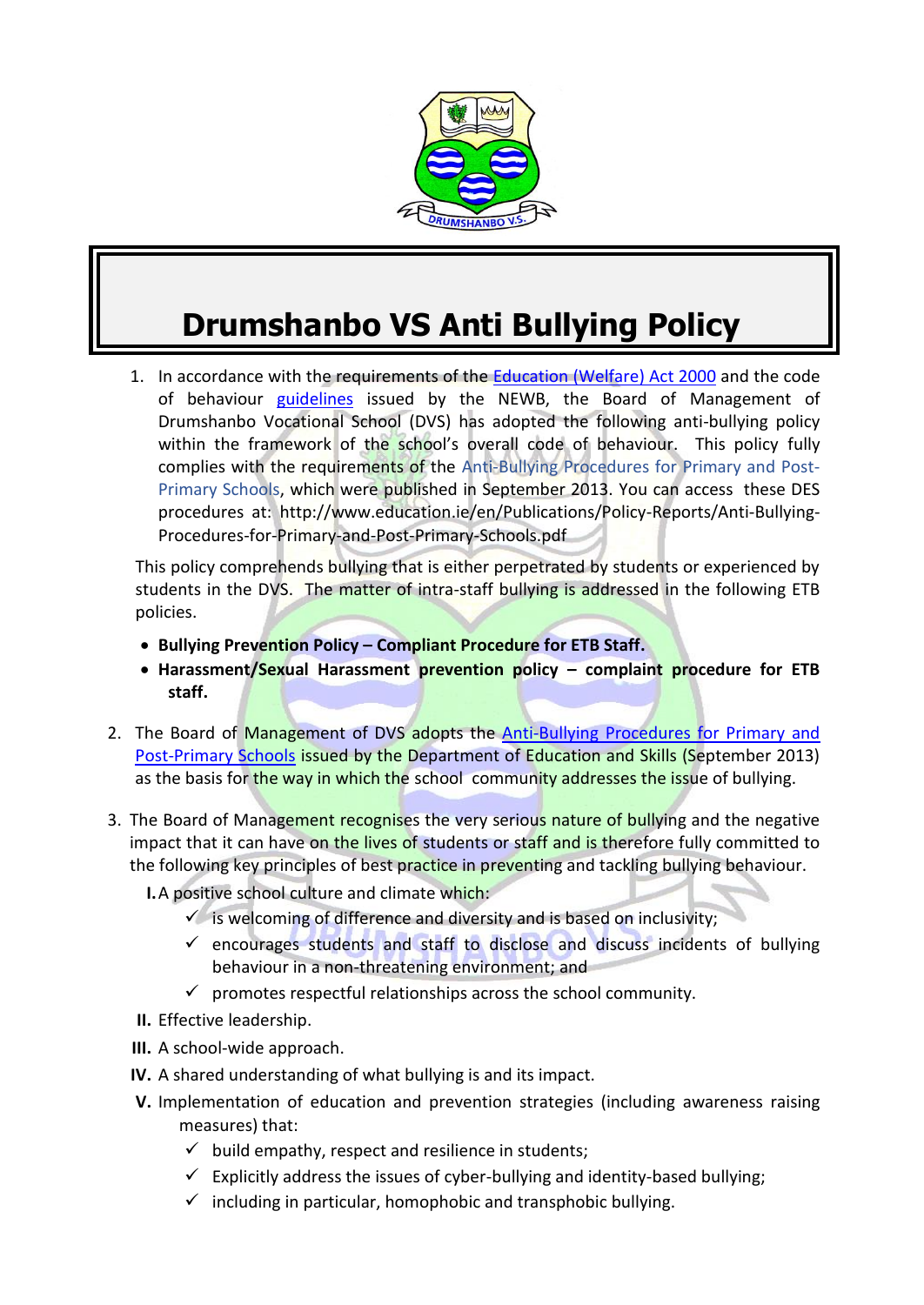- **VI.** Effective supervision and monitoring of students.
- **VII.** Supports for staff.
- **VIII.** Consistent recording, investigation and follow up of bullying behaviour (including use of established intervention strategies).
	- **IX.** On-going evaluation of the effectiveness of the anti-bullying policy.
- **4.** In accordance with the [Anti-Bullying Procedures for Primary and Post-Primary Schools](http://www.education.ie/en/Publications/Policy-Reports/Anti-Bullying-Procedures-for-Primary-and-Post-Primary-Schools.pdf) bullying is defined as follows.

*Bullying is unwanted negative behaviour, verbal, psychological or physical conducted by an individual or group against another person (or persons) and which is repeated over time.*

The following types of bullying behaviour are included in the definition of bullying.

- $\checkmark$  Deliberate exclusion, malicious gossip and other forms of relational bullying.
- $\checkmark$  Cyber-bullying.
- $\checkmark$  Identity-based bullying such as homophobic bullying, racist bullying, bullying based on a person's membership of the Traveller community and bullying of those with disabilities or special educational needs.

Isolated or once-off incidents of intentional negative behaviour, including a once-off offensive or hurtful text message or other private messaging, do not fall within the definition of bullying and should be dealt with, as appropriate, in accordance with the school's code of behaviour.

However, in the context of this policy, **placing a once-off offensive or hurtful public message, image or statement on a social network site or other public forum where that message, image or statement can be viewed and/or repeated by other people will be regarded as bullying behaviour**.

Negative behaviour that does not meet this definition of bullying will be dealt with in accordance with the school's code of behaviour. Additional information on different types of bullying is set out in Section 2 of the [Anti-Bullying Procedures for Primary and Post-](http://www.education.ie/en/Publications/Policy-Reports/Anti-Bullying-Procedures-for-Primary-and-Post-Primary-Schools.pdf)[Primary Schools.](http://www.education.ie/en/Publications/Policy-Reports/Anti-Bullying-Procedures-for-Primary-and-Post-Primary-Schools.pdf)

Those who bully others in a non-physical way often do not realise that their actions may have serious legal consequences for them. **The reality, however, is that bullying may constitute a criminal offence**.

For example, bullying may constitute a criminal offence under **Section 10** of the **Non-Fatal Offences against the Person Act 1997**.

Section 10 of this act deals with harassment and provides that a person may be guilty of this crime if s/he:

*'… without lawful authority or reasonable excuse, by any means including by use of the telephone, harasses another by persistently following, watching, pestering, besetting or communicating with him or her.*

*'For the purpose of this section, a person harasses another where-*

*(a) he or she, by his or her acts* intentionally or recklessly, seriously interferes with the other's peace and privacy or causes alarm, distress or harm to the other, and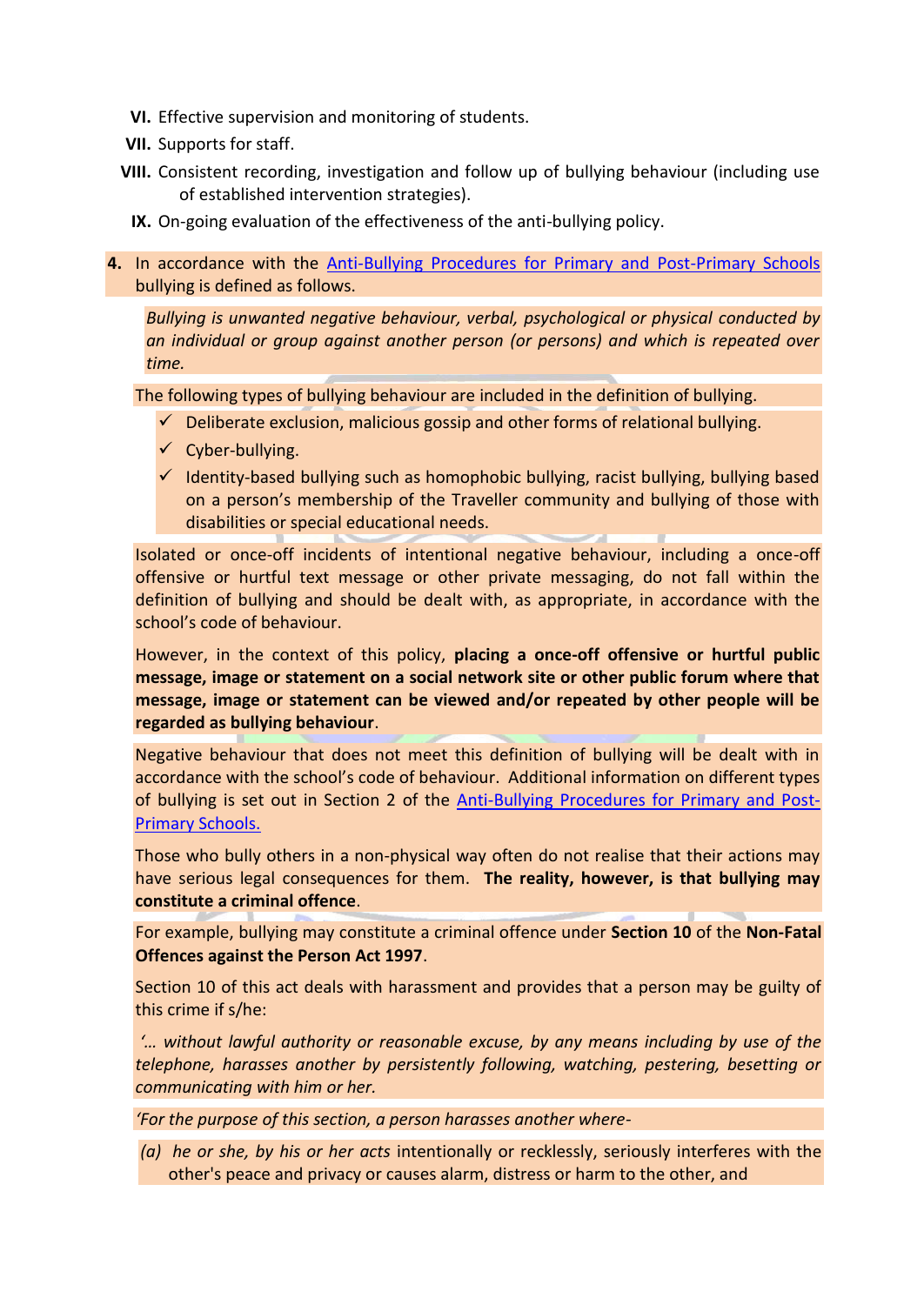(b) his or her acts are such that a reasonable person would realise that the acts would seriously interfere with the other's peace and privacy or cause alarm, distress or harm to the other'.

**Section 10 harassment** is an arrestable offence and, if convicted on indictment, carries a jail term not exceeding 7 years. On conviction also, a court may make an order that the guilty party may not, for a specified period, communicate by any means, or come within a specified distance of a person's home or workplace.

**Section 2 of the Prohibition of Incitement to Hatred Act (1989)** makes it a criminal offence for a person *to publish or distribute written material, to use words, behave or display written material ... or to distribute, show or play a recording of visual images or sounds, if the written material, words, behaviour, visual images or sounds, as the case may be, are threatening, abusive or insulting and are intended or, having regard to all the circumstances, are likely to stir up hatred*.

Those convicted on indictment under this provision may be sentenced to a maximum of two years imprisonment and/or a fine of up to £10,000.00.

Even where bullying does not amount to a criminal offence, the perpetrator may be held liable for damages in civil court proceedings. For example, **statements made on social media sites are covered by the provisions of the Defamation Act 2009**, which at Section 2 defines a defamatory statement as 'one which tends to injure a person's reputation in the eyes of reasonable members of society'.

Many, young and not so young, seem to feel that by posting anonymously on social networking sites, they can guarantee that their identity is protected. This, however, is not the case. Indeed, in many cases the content of messages makes it easy to identify the perpetrator. In any case, where the Gardaí have grounds for believing that criminal activity may be occurring, applications can be made to the courts requiring the internet service provider or others in possession of relevant information to divulge a perpetrator's identity.

Where it is felt that bullying may amount to a criminal act, the School/College will seek legal advice and the matter will be reported to the Gardaí.

**5.** To whom should concerns about a student being bullied be reported – Who are the **relevant teachers for investigating and dealing with bullying?** 

### Reporting Bullying behaviour

 $\epsilon$  . 7.1 Any pupil or parent(s)/guardian(s) may bring a bullying incident to any teacher in the school.

All non-teaching staff must be encouraged to report any incidents of bullying behaviour witnessed by them, or mentioned to them, to a teacher or directly to the Principal/Deputy Principal.

Where a member of the teaching staff has a concern about a student being bullied, either as a result of a personal observation or as a result of receiving a report from a third party, he/she must report to the \**relevant teacher*. The report should be given in writing with as much detail as possible. A copy of this report should be retained in a safe place by the reporting teacher. In circumstances where it is felt that the alleged bullying is causing serious upset to a student, a recording template (Annexure 1) must be used and given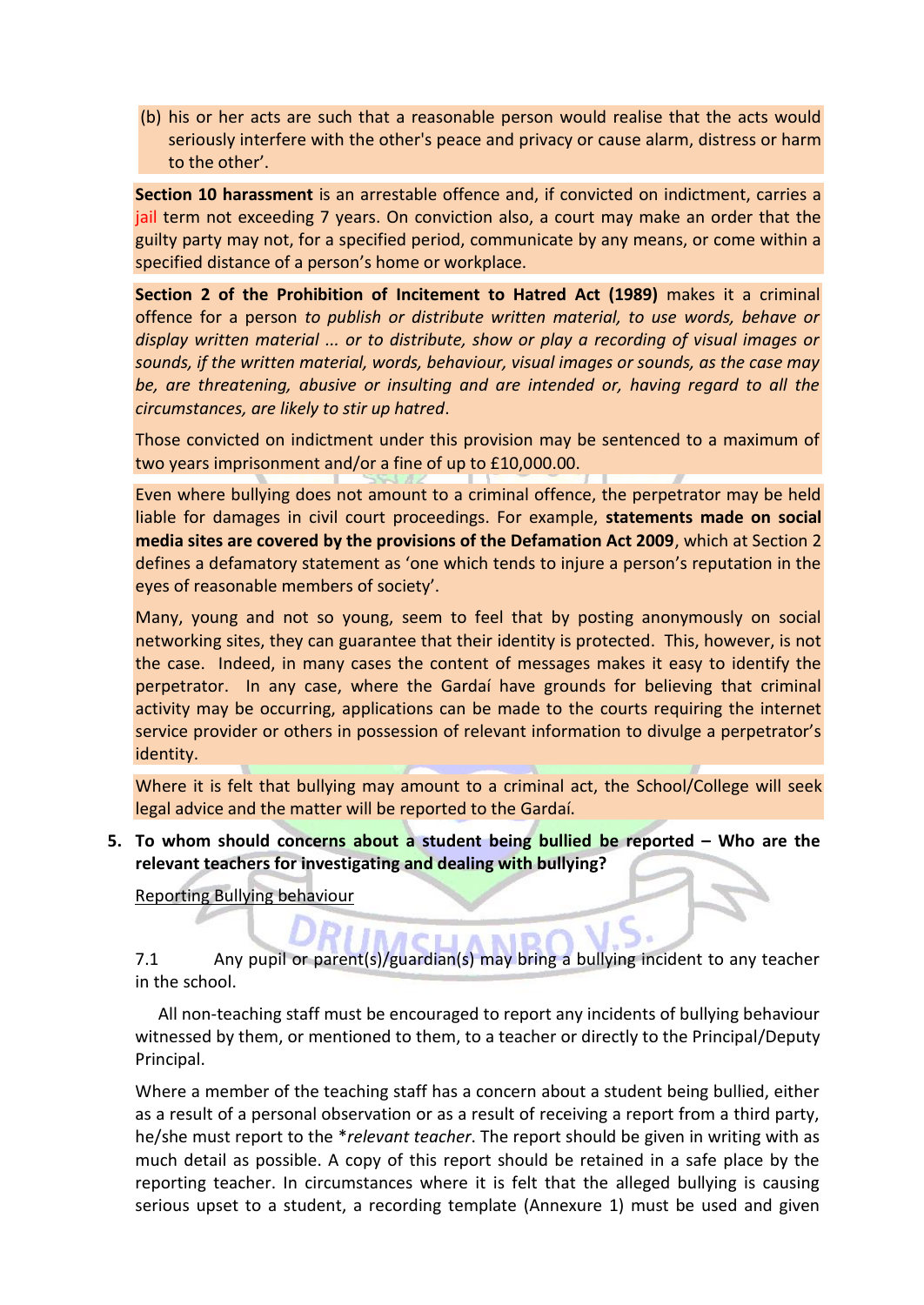directly to the Principal/Deputy Principal. This form is available from the Principal. .

\**With regard to investigating and dealing with reports of bullying, for an initial period in the implementation of this policy it is the Principal and Deputy Principal who are deemed to be a relevant teachers in the context of Section 6.8.3 of the [Anti-Bullying Procedures for](http://www.education.ie/en/Publications/Policy-Reports/Anti-Bullying-Procedures-for-Primary-and-Post-Primary-Schools.pdf)  [Primary and Post-Primary Schools.](http://www.education.ie/en/Publications/Policy-Reports/Anti-Bullying-Procedures-for-Primary-and-Post-Primary-Schools.pdf) ie: For this period, the "relevant teacher" as referred to in these procedures and further in this policy document, will be the Principal and Deputy Principal. It is envisaged that once adequate training has been provided, all Year Heads will also assume this role. The Principal will determine when adequate training has been provided and will then inform the Board.*

At all times, the assistance of the Pastoral Care Team may be sought in carrying out the investigation and in resolving the issue.

### **6. Education and prevention strategies to combat bullying – Section 6.5 of** DES Procedures

- 6.1 This school makes it clear to all members of the school community that bullying of any kind is unacceptable, irrespective of whether it is a student a staff member or any other person that is the subject or perpetrator of such behaviour. In this context, all members of the school community have a duty to bring to the attention of the Principal or Deputy Principal any incident of cyberbullying or harassment that they know about or suspect.
- 6.2 While, when investigating and dealing with bullying the primary focus is on resolving differences and restoring, as far as is practicable, the relationships of the parties involved (rather than apportioning blame), the school nevertheless reserves the right to take disciplinary action (up to and including suspension and expulsion), where such is warranted, in accordance with the DVS Student Code of Behaviour, against those who bully others.
- 6.3 The prevention and awareness of bullying is integral to this policy and students will, through both their curricular and extra-curricular programmes, be provided with opportunities to develop a positive sense of self-worth.
- 6.4 The focus of this school's prevention strategy will be to build empathy, respect and resilience in students.
- 6.5 Students will be provided with opportunities to understand the causes and effects of bullying, the issue of identity-based bullying including homophobic and transphobic bullying. This will include the display of LGBT posters (as appropriate) and discussions with parents about statements of welcome and respect that applies to all members of the school community including LGBT members, teaching the Social, Personal, Health Education (SPHE) resource, Growing Up LGBT and (as appropriate) participating in LGBT awareness events (as appropriate).

The School recognises that the SPHE curriculum makes specific provision for exploring bullying as well as the inter-related areas of belonging and integrating, communication, conflict, friendship, personal safety and relationships. Also, that the Relationship and Sexuality Education (RSE) programme provides opportunities to explore and discuss areas such as human sexuality and relationships, which has particular relevance to identity-based bullying. The School will make every reasonable effort to ensure that the full potential of these programmes to combat bullying is exploited.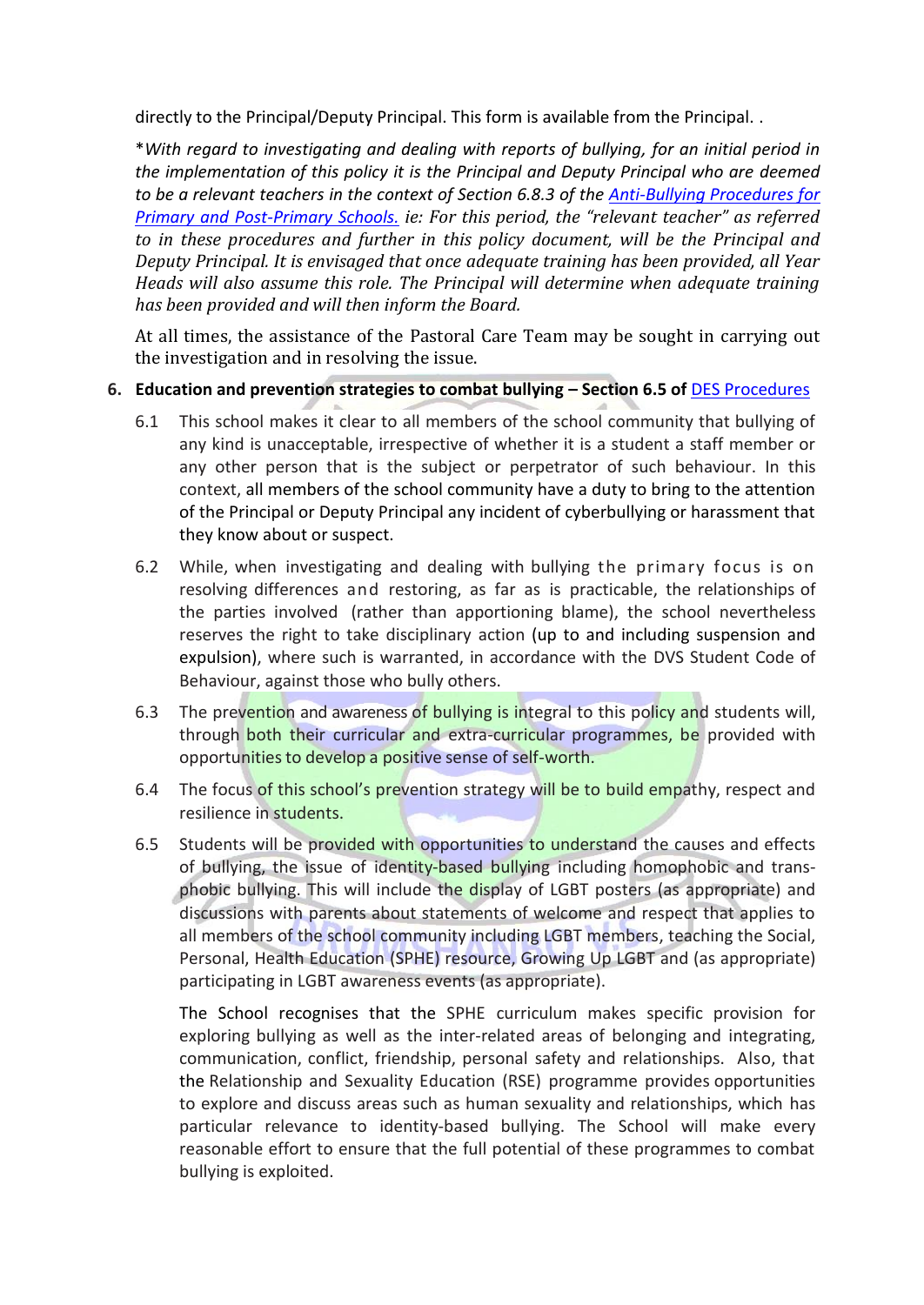The School is committed to exploring the potential of the [Schools for Health in](http://www.healthpromotion.ie/hp-files/docs/HPM00839.pdf)  **[Ireland Framework](http://www.healthpromotion.ie/hp-files/docs/HPM00839.pdf)** to assist it in ensuring that the school is inclusive, welcoming of diversity and addresses these issues effectively in the interests of all members of the school community.

Furthermore, it is recognised that there is potential within the teaching of all subjects and within extracurricular activities to foster an attitude of respect for all: to promote the value of diversity; to address prejudice and stereotyping and to highlight the unacceptability of bullying behaviour. Teachers will recognise that they are role models for their students. In this regard, the behaviour they exhibit in their dealings with others in the school must reflect the standards that our school seeks from our students.

- 6.6 Prevention and awareness raising measures will also deal explicitly with cyberbullying through educating students about appropriate online behaviour, how to stay safe while on-line and also through developing a culture of reporting any concerns about or incidents of bullying to a member of the teaching staff.
- 6.7 The School will, in all its communications with students and their parents, commencing with the induction of the student into the School, make every effort to highlight the importance of students reporting incidents of or concerns about bullying to a member of the teaching staff on the clear understanding that these matters are being reported in confidence. This means that a student who draws concerns about bullying to the attention of a member of staff will not have his/her identity divulged in any way that might result in those against whom allegations are being made identifying the source of the report.

More than anything else, the combating of bullying will depend on the extent to which students note and report bullying. In this context, the well-being of students is very much dependent on the vigilance of their fellow students and their preparedness to report concerns about bullying to the teaching staff and/or school management. All teaching staff will reinforce this point to students on an ongoing basis.

The Anti-Bullying Policy will be referred to in the School Code of Behaviour included in the Student Journal. It will be with students at the beginning of each year. The full policy will also be available on the school's website.

- 6.8 The School will adopt a school-wide approach (involving management, staff, parents, students and members of the wider community with a connection to the School) to prevent and combat bullying. In this context, the School is committed to engaging with parents. Firstly, the School will involve them in the development of policies and practices to combat bullying. Secondly the School will hold **annual information evenings for parents** to ensure that they understand the way the School deals with bullying, and to provide them with reliable information on how they may contribute towards combating bullying. In this regard, it is important that parents realise that **anyone can be a bully and anyone can be a target of bullying**. It is not just other people's sons and daughters that can bully. Here, also, it is important to realise that disagreements between young people are part and parcel of negotiating the road to adulthood and that **every youthful disagreement should not be treated as a full-blown bullying episode.**
- 6.9 In accordance with 6.8.9 of the [DES Procedures](http://www.education.ie/en/Publications/Policy-Reports/Anti-Bullying-Procedures-for-Primary-and-Post-Primary-Schools.pdf) 'parents and students are expected to cooperate with any investigation and assist the school in resolving any issues and restoring, as far as is practicable, the relationships of the parties involved as quickly as possible'.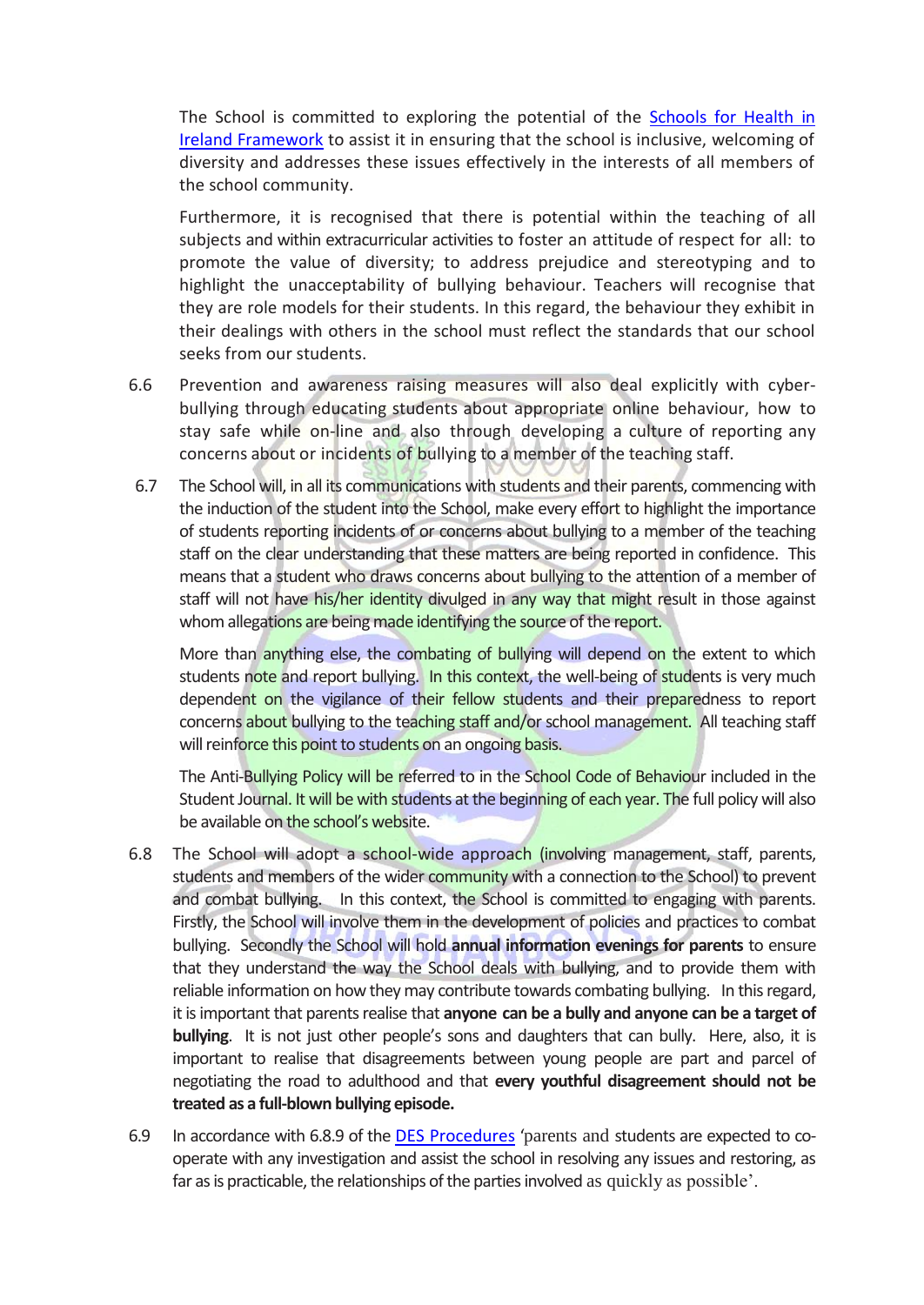- 6.10 The School will establish links with school bus drivers and others who come in daily contact with its students in order to enlist them in countering bullying behaviour by reporting it to parents and/or the School.
- 6.11 Where necessary the School will seek the assistance of and work with NEPS, the HSE and the Gardaí, as appropriate, to combat bullying – identify the perpetrators and support the victims.
- 6.12 In combating bullying, the School will take particular account of the needs of pupils with disabilities or with SEN. This will involve improving inclusion, focusing on developing social skills, paying particular attention to student induction and cultivating a school culture that respects everyone and values helping one another.
- 6.13 The School will devote a staff development session (for teaching and non-teaching staff – as appropriate) each school year towards: raising the awareness of bullying among staff, building an understanding of what bullying is and providing guidance on how it is best combated – prevented, detected, investigated, documented (as appropriate) and resolved. This session will also provide opportunities for exploring the potential that exists within the teaching of all subjects and within extracurricular activities to foster an attitude of respect for all, to promote the value of diversity, to address prejudice and stereotyping, and to highlight the unacceptability of bullying behaviour.

A clear focus of all staff development around combating bullying will be the enablement of all staff to implement this policy and the [Anti-Bullying Procedures for](file:///C:/Users/p.omahony/AppData/Local/Microsoft/Windows/AppData/Local/Downloads/Anti-Bullying%20Procedures%20for%20Primary%20and%20Post-Primary%20Schools)  [Primary and Post-Primary Schools](file:///C:/Users/p.omahony/AppData/Local/Microsoft/Windows/AppData/Local/Downloads/Anti-Bullying%20Procedures%20for%20Primary%20and%20Post-Primary%20Schools) consistently and effectively.

- 6.14 The School is committed facilitating continuous professional development to build the capacity of the School to combat bullying. There will be a specific focus on the training of the relevant teachers.
- <span id="page-5-0"></span>6.15 The School is committed to surveying the student body regularly to identify the extent of bullying and, in so far as is possible, the students that are affected by it.
- 6.16 The School's RSE and SPHE programme will specifically address the issue of bullying with each year group, each school year.
- 6.17 The School will, each year, hold a Safe Internet Awareness day and an Anti-bullying awareness week to highlight the whole issue of bullying and staying safe using modern technology.
- 6.18 The School's senior students will be encouraged, when appropriate to take responsibility for recognising bullying behaviour, for bringing concerns about bullying behaviour to the attention of a teacher and for supporting vulnerable students in relation to bullying.
- 6.19 The School will have a Mentoring scheme in place between September and December each year, to support First Year students.
- 6.20 There will be a suitable teacher supervision roster of the school grounds and building at break times and before school each morning and supervising teachers will be vigilant to bullying at these times. Supervision will also be provided during school tours and all extra-curricular activities. Non-teaching and ancillary staff will be encouraged to be vigilant and to report issues to teachers.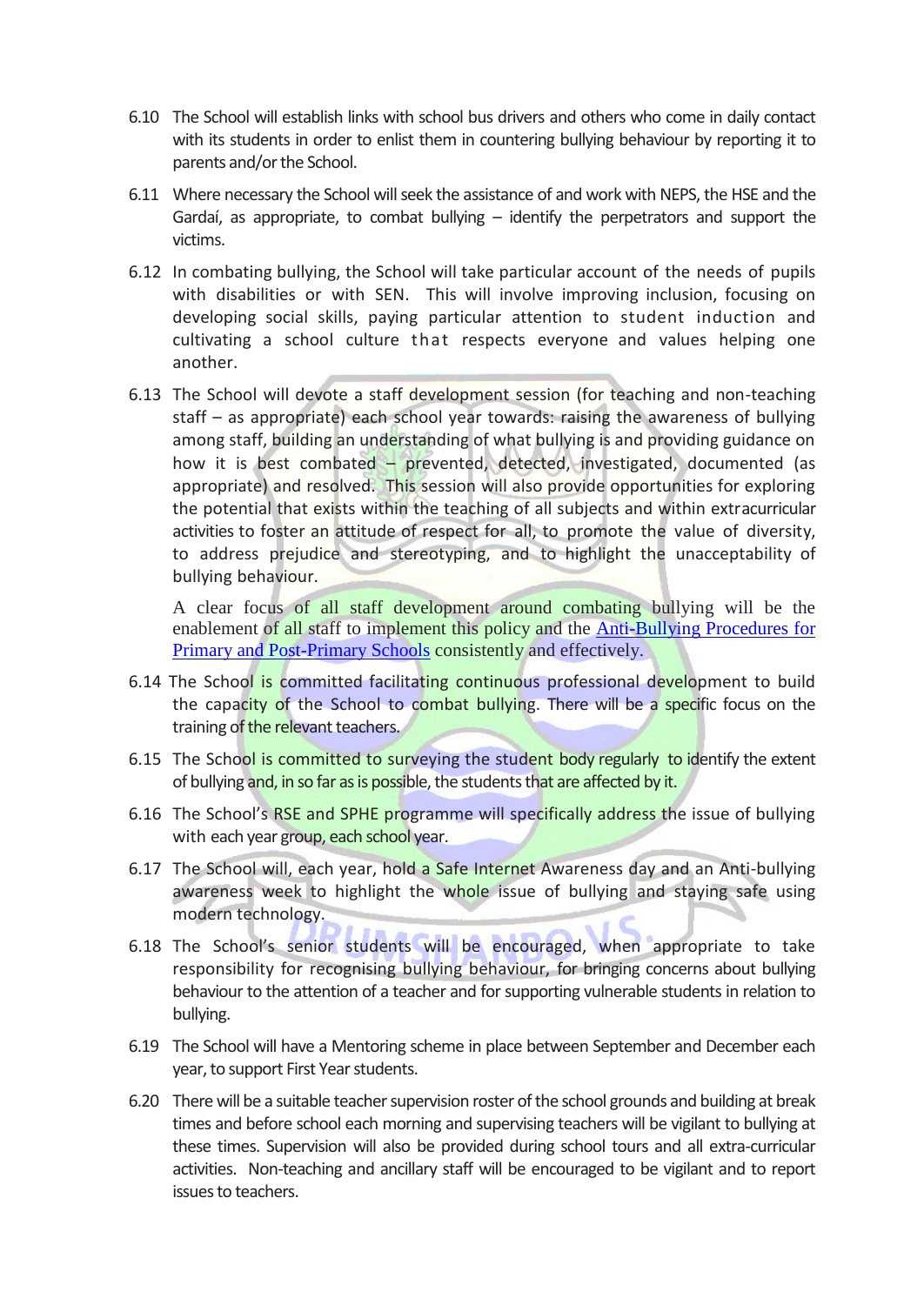- <span id="page-6-1"></span><span id="page-6-0"></span>**7.0 Procedures for investigating, following up and recording of bullying behaviour, and intervention strategies used by the School/College for dealing with cases of bullying behaviour - see Section 6.8 of** DES Procedures
	- 7.1 The relevant teacher (Principal/Deputy Principal for the time being) will investigate and deal with reports or personal observations of bullying in accordance with the procedures set out in Section 6.8 of the [Anti-Bullying Procedures for Primary and](http://www.education.ie/en/Publications/Policy-Reports/Anti-Bullying-Procedures-for-Primary-and-Post-Primary-Schools.pdf)  [Post-Primary Schools.](http://www.education.ie/en/Publications/Policy-Reports/Anti-Bullying-Procedures-for-Primary-and-Post-Primary-Schools.pdf)
	- 7.2 In investigating bullying behaviour or addressing bullying behaviour in any way, the assistance of the Pastoral Care Team (including Year Heads) may be sought.
	- 7.3 Where a teacher is concerned that a particular bullying episode is **causing serious upset to a student,** staff member or other person, s/he should bring it to the attention of either the Principal or Deputy Principal at the earliest possible opportunity using the recording template at Annexure 1 (also available from the Principal).
	- 7.4 The School reserves the right to investigate allegations of bullying (and to take disciplinary action where necessary) where bullying is perpetrated by a member of the school community and it impinges on the work or well-being of a student in the school, even where the bullying acts are committed outside of the school/college.
	- 7.5 The School reserves the right, in accordance with Section 6.3.5 of the DES Procedures to seek the assistance of agencies such as NEPS, the HSE, and the Gardaí, where it deems such assistance is necessary to dealing effectively with bullying behaviour. In any case, where the School deems bullying behaviour to be potentially abusive (see sections 6.8.12, 6.8.13 and 6.8.14 of the DES Procedures) it will consult with the HSE's Children and Family Services to assist it in drawing up an appropriate response or to obtain advice or to make a formal child protection report to the HSE or the Gardaí (as appropriate) in accordance with the DES Child [Protection Procedures for Primary and Post Primary Schools.](http://www.education.ie/en/Schools-Colleges/Information/Child-Protection/cp_procedures_primary_post_primary_2011.pdf)
	- 7.6 Concerns about or allegations of bullying will be investigated and addressed in accordance with Section 6.8 9 of the [Anti-Bullying Procedures for Primary and Post-](http://www.education.ie/en/Publications/Policy-Reports/Anti-Bullying-Procedures-for-Primary-and-Post-Primary-Schools.pdf)[Primary Schools.](http://www.education.ie/en/Publications/Policy-Reports/Anti-Bullying-Procedures-for-Primary-and-Post-Primary-Schools.pdf) These are summarised as follows.
		- a. In investigating and dealing with bullying the focus will be on resolving the interpersonal issues and restoring, as far as is practicable, the relationships of the parties involved - rather than apportioning blame.
		- b. In investigating and dealing with bullying, the teacher will exercise his/her professional judgement to determine whether bullying has occurred and how best the situation might be resolved.
		- c. All reports of bullying, including anonymous reports, will be investigated and dealt with either by the teacher who first becomes aware of the allegations/concerns or the Principal and/or Deputy Principal. In this regard, it is incumbent on each teacher who becomes aware of bullying behaviour either to deal with such behaviour themselves or to bring such behaviour to the attention of the Principal or Deputy Principal at the earliest possible opportunity.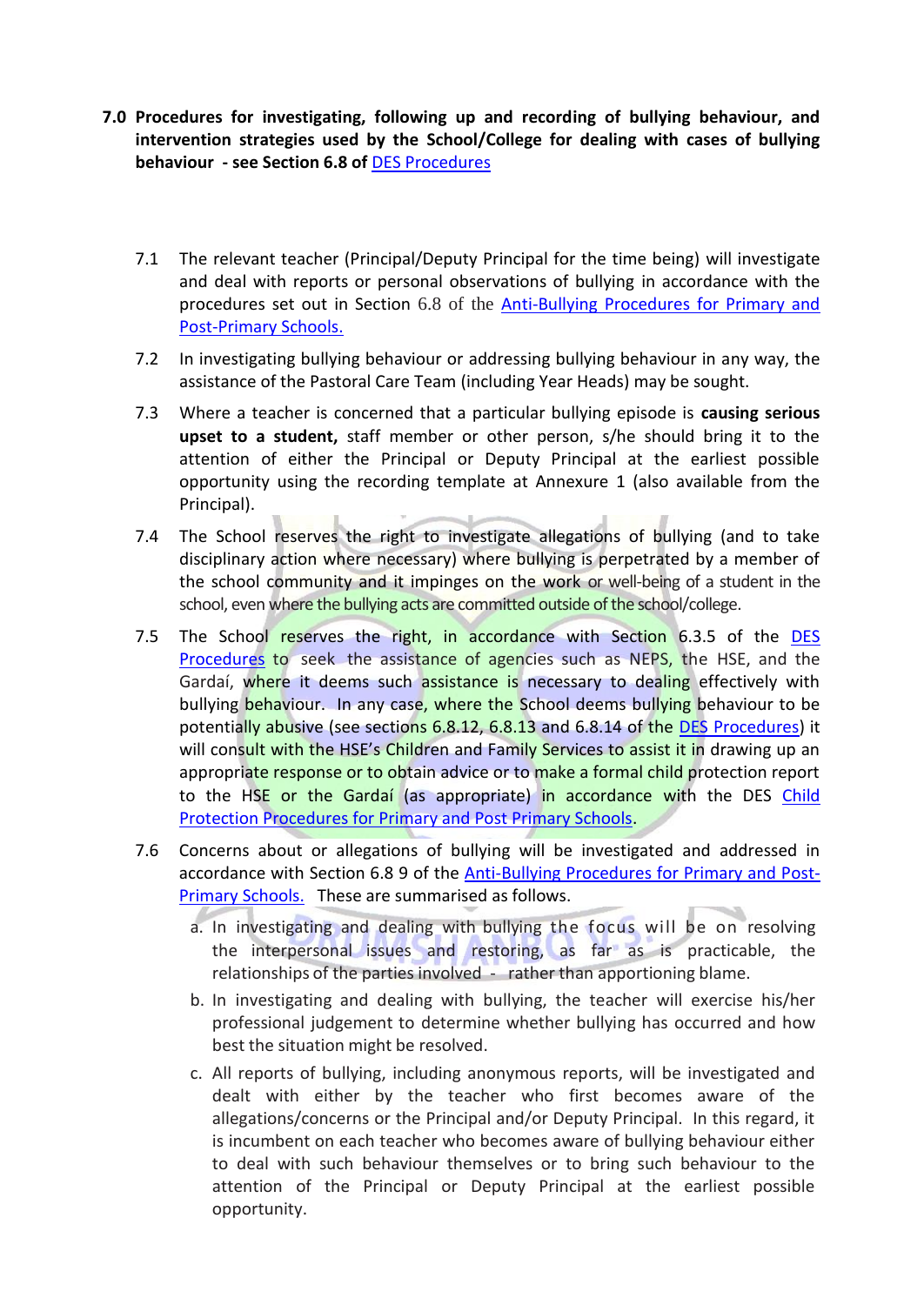d. It will be made clear to students in all years that when they report bullying behaviour they are not considered to be 'telling tales' but are behaving responsibly and that the well-being of other students is dependent on them reporting such behaviour to a teacher or to a senior student.

Those involved in investigating and resolving bullying behaviour will note and report developments as follows and, in doing so, they will comply with relevant data protection legislation.

- The relevant teacher will use his/her professional judgement regarding the records to be kept of information received, the actions taken and any discussions with those involved with the bullying behaviour.
- Where the relevant teacher establishes that bullying has occurred, s/he must keep appropriate written records to assist his/her efforts to resolve the issues and restore, as far as is practicable, the relationships of the parties involved.
- The relevant teacher must use the recording template at [Annexure 1](#page-12-0) to record the bullying behaviour in the following circumstances:
	- a) Where s/he considers that the bullying behaviour has not been adequately and appropriately addressed within 20 school days after s/he has determined that bullying behaviour occurred; and
	- b) Where it is necessary to report serious bullying behaviour immediately to the Principal or Deputy Principal (**see** [7.](#page-6-0)  [3](#page-6-0)) or where a relevant teacher at any time passes on concerns or allegations of bullying to the Principal or Deputy Principal (**see** [7.1](#page-6-1)).

In each of the circumstances at (a) and (b) above, the recording template at [Annexure 1](#page-12-0) must be completed **in full** and retained by the teacher in question and a copy provided to the Principal or Deputy Principal as applicable.

At any point in either investigating or resolving a bullying matter, the relevant teacher may seek the advice and support of the Principal and/or Deputy Principal while retaining responsibility for dealing with the matter.

Also, at any point in either investigating or resolving a bullying matter, the relevant teacher may hand the matter over to either the Principal or Deputy Principal. In doing so, however, s/he must complete the recording template at [Annexure 1](#page-12-0)**,** retain a copy of the completed template in his/her files and provide a copy to the Principal or Deputy Principal, as applicable.

- e. All non-teaching staff such as clerical and administrative, study supervisors, special needs assistants (SNAs), caretakers, cleaners, sports' coaches, those taking extracurricular activities and those driving school buses will be encouraged to report any incidents of bullying behaviour witnessed by them, or mentioned to them, to either a teacher or the principal or deputy principal.
- f. Incidents of bullying will be investigated in a calm, unemotional problemsolving manner.
- g. Incidents of bullying will generally be investigated outside of the classroom situation to ensure the privacy of all involved.
- h. All interviews will be conducted with sensitivity and with due regard for the rights of students, irrespective of whether they are allegedly involved in bullying behaviour or in a position to provide information about the behaviour being investigated.
- i. Those investigating bullying behaviour will calmly seek answers to questions of what, where, when, who and why.
- j. Where a group is allegedly involved in bullying behaviour, each student will be interviewed individually in the first instance. Thereafter, where appropriate, all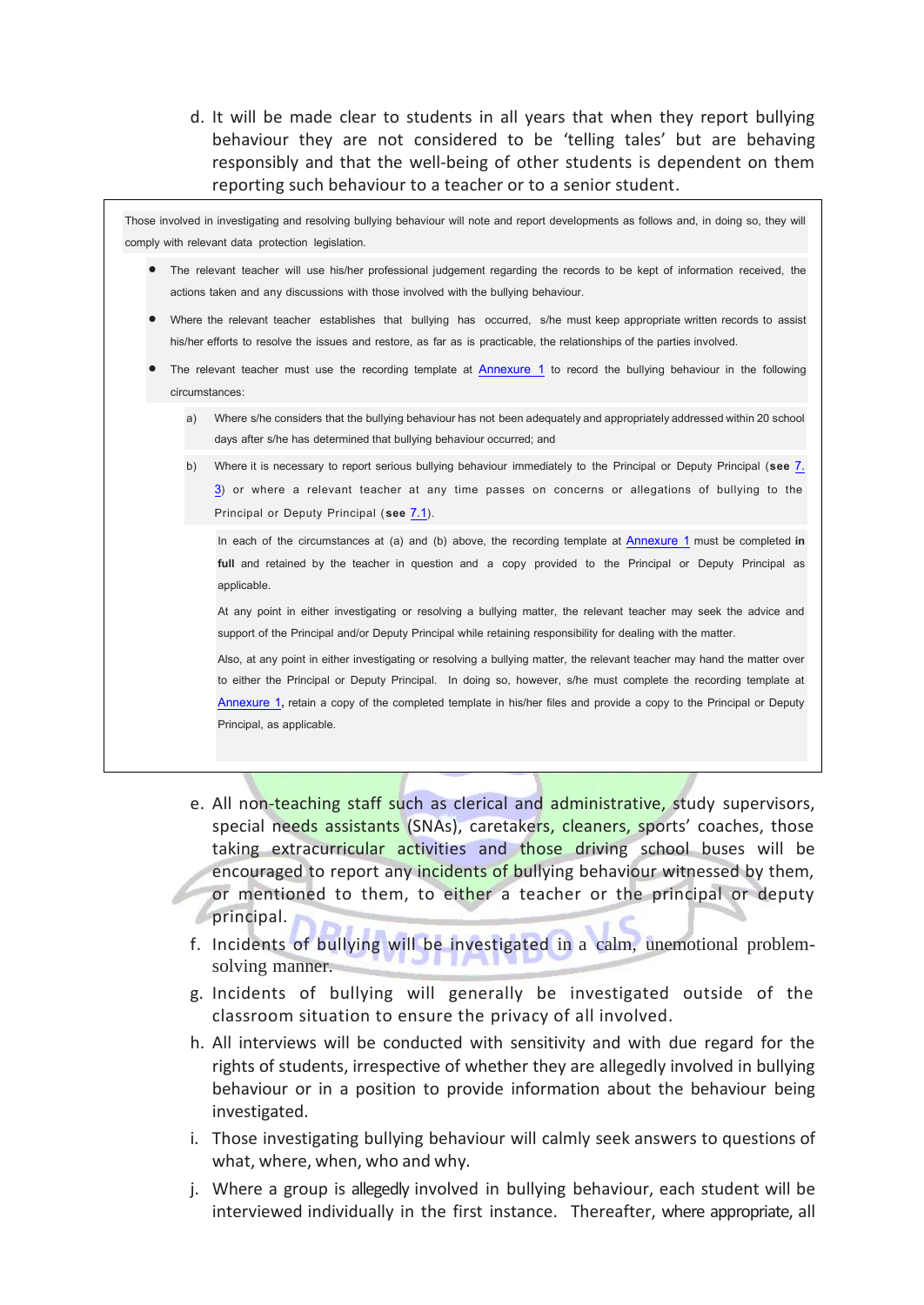involved will be met as a group and, at this meeting, each member will be asked for his/her account to ensure that all are clear about what each individual is saying.

- k. Each member of a group will be supported through the possible pressures that s/he may face from the other members of the group after being interviewed.
- l. Where deemed appropriate, those being interviewed may be asked to write down their account of what happened.
- m.Where the teacher investigating a bullying issue determines that bullying behaviour has occurred, the parents of the parties involved will be contacted at an early stage to inform them of the matter and to explain the actions being taken (by reference to the school policy). The school will give parents an opportunity of discussing ways in which they can reinforce or support the actions being taken by the school.
- n. Where the relevant teacher determines that a student has been engaged in bullying behaviour, it will be made clear to him/her how he/she is in breach of the school's anti-bullying policy and **every reasonable effort** will be made to try to get him/her to see the situation from the perspective of the student/s being bullied.
- o. Where the School deems it necessary to impose disciplinary sanctions, it will be made clear to all involved (both the bullied and those doing the bullying) and their parents) that this is a private matter between the student being disciplined, his/her parents and the School.
- p. As a follow up to a bullying issue being resolved, the relevant teacher should meet separately with the relevant parties to review progress. Subsequently, but only if the student who has been bullied is ready and agreeable, consideration should be given to meeting with both parties simultaneously as this can have a therapeutic effect.
- q. Where the relevant teacher considers that the bullying behaviour has not been adequately and appropriately addressed within 20 school days after he/she has determined that bullying behaviour has occurred, the bullying incident must be recorded by the relevant teacher in the recording template at [Annexure 1.](#page-12-0)
- r. In determining whether a bullying case has been adequately and appropriately addressed the relevant teacher must, as part of his/her professional judgement, take the following factors into account.
	- ⇒ Whether the bullying behaviour has ceased.
	- $\Rightarrow$  Whether any issues between the parties have been resolved as far as is practicable.
	- $\Rightarrow$  Whether the relationships between the parties have been restored as far as is practicable; and
	- $\Rightarrow$  Any feedback received from the parties involved, their parents or the school Principal or Deputy Principal.
- **s.** Where a parent/guardian or a student who is more than 18 years old is not satisfied that the School/College has dealt with a bullying case in accordance with the [Anti-Bullying Procedures for Primary and Post-Primary Schools](http://www.education.ie/en/Publications/Policy-Reports/Anti-Bullying-Procedures-for-Primary-and-Post-Primary-Schools.pdf), s/he will be advised of his/her right to make an appeal to the School/College Board of Management. Such appeals shall be submitted, in writing setting out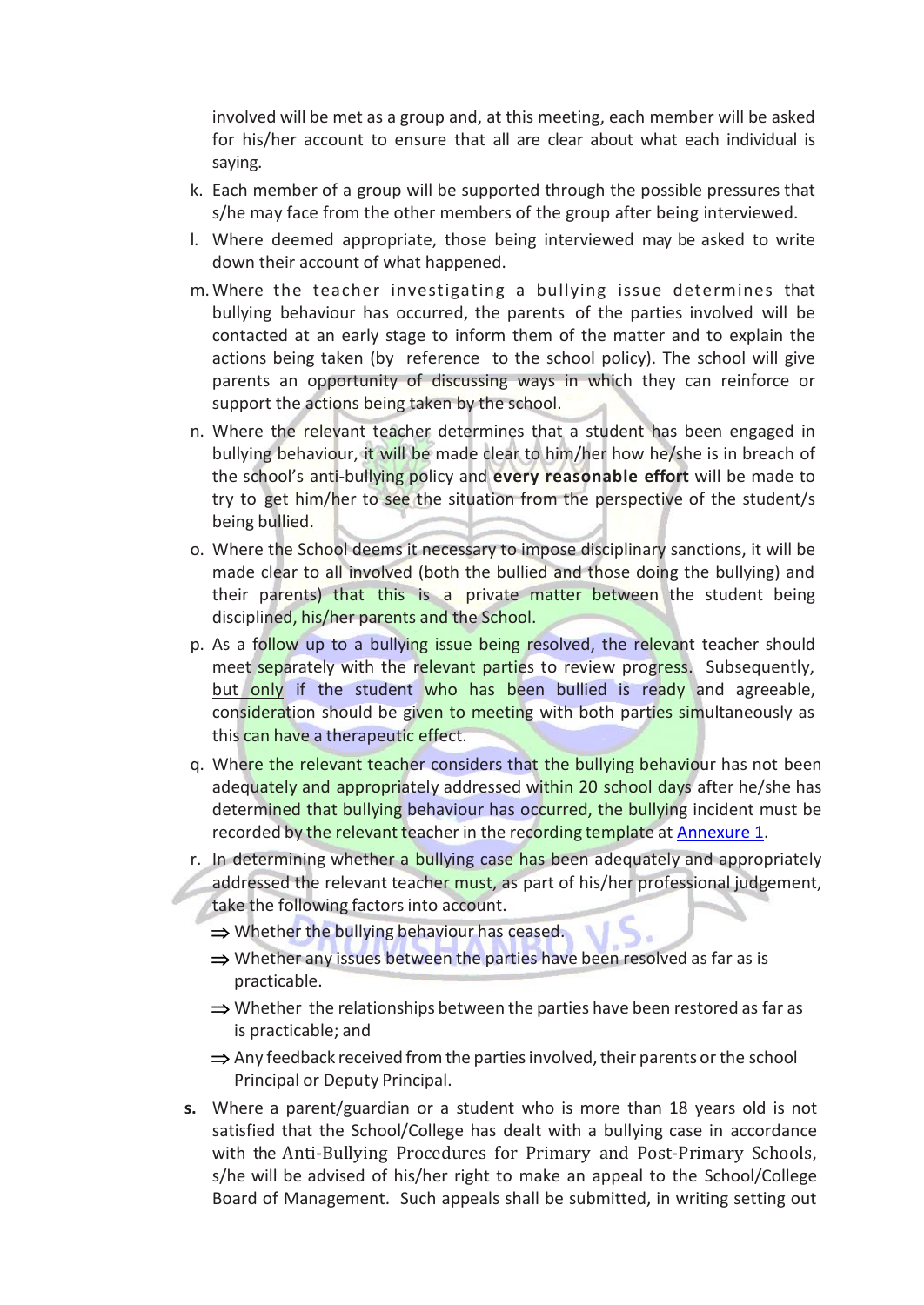the grounds for the appeal, to the Chairperson of the Board within 15 school days of the parent/guardian informing the School Principal that s/he is of the opinion that the School has not dealt with the bullying case in accordance with the [Anti-Bullying Procedures for Primary and Post-Primary Schools.](http://www.education.ie/en/Publications/Policy-Reports/Anti-Bullying-Procedures-for-Primary-and-Post-Primary-Schools.pdf)

Where a parent/guardian, having exercised his/her appeal to the Board of Management, is still not satisfied s/he will be advised of his/her right to make a complaint to the Ombudsman for Children.

### **8.0 Programme of support for working with students affected by bullying - see Sections 6.8 15, 6.8.16 and 6.8.17 of** DES Procedures

- **8.1** The School will put in place a programme of supports for students who have been bullied. This programme will involve the following elements.
	- Students who have been bullied will be:
		- $\checkmark$  offered access to counselling from the Pastoral Care & Student Support Team; and
		- $\checkmark$  provided with opportunities to participate in activities designed to raise their self esteem, to develop their social skills and to build their resilience.
		- $\checkmark$  Referral to outside support agencies may be sought if available and appropriate.
	- Students who have been involved in bullying behaviour will be:
		- provided with counselling to help them to learn other ways of meeting their needs without violating the rights of others; and
		- $\checkmark$  provided with appropriate opportunities to build their self esteem and feelings of self-worth.
	- Students who observe incidents of bullying behaviour will be encouraged to discuss them with their teachers and their parents and to avail of counselling where they feel it may assist them to cope effectively with what they have experienced.

### **9.0 Supervision and Monitoring of Anti-Bullying in Drumshanbo Vocational School**

- The Board of Management confirms that appropriate supervision and monitoring policies and practices are in place to both prevent and deal with bullying behaviour and to facilitate early intervention where possible.
- The implementation and effectiveness of the school's anti-bullying policy will be an agenda item for all general staff meetings – so the concerns about the policy and/or the welfare of individual students can be shared and effectively addressed.
- Data gathered through the reporting templates [\(Annexure 1\)](#page-12-0) will be collated and analysed annually with a view to monitoring levels of bullying behaviour and identifying issues requiring attention. This analysis will complement the information gathered through the bullying surveys  $-$  see Section [6.15.](#page-5-0)
- At least once in every school term, The Principal will provide a report to the Board of Management setting out the following.
	- $\checkmark$  the overall number of bullying cases reported (by means of the bullying recording template (see [Annexure 1](#page-12-0)**)** since the previous report to the Board.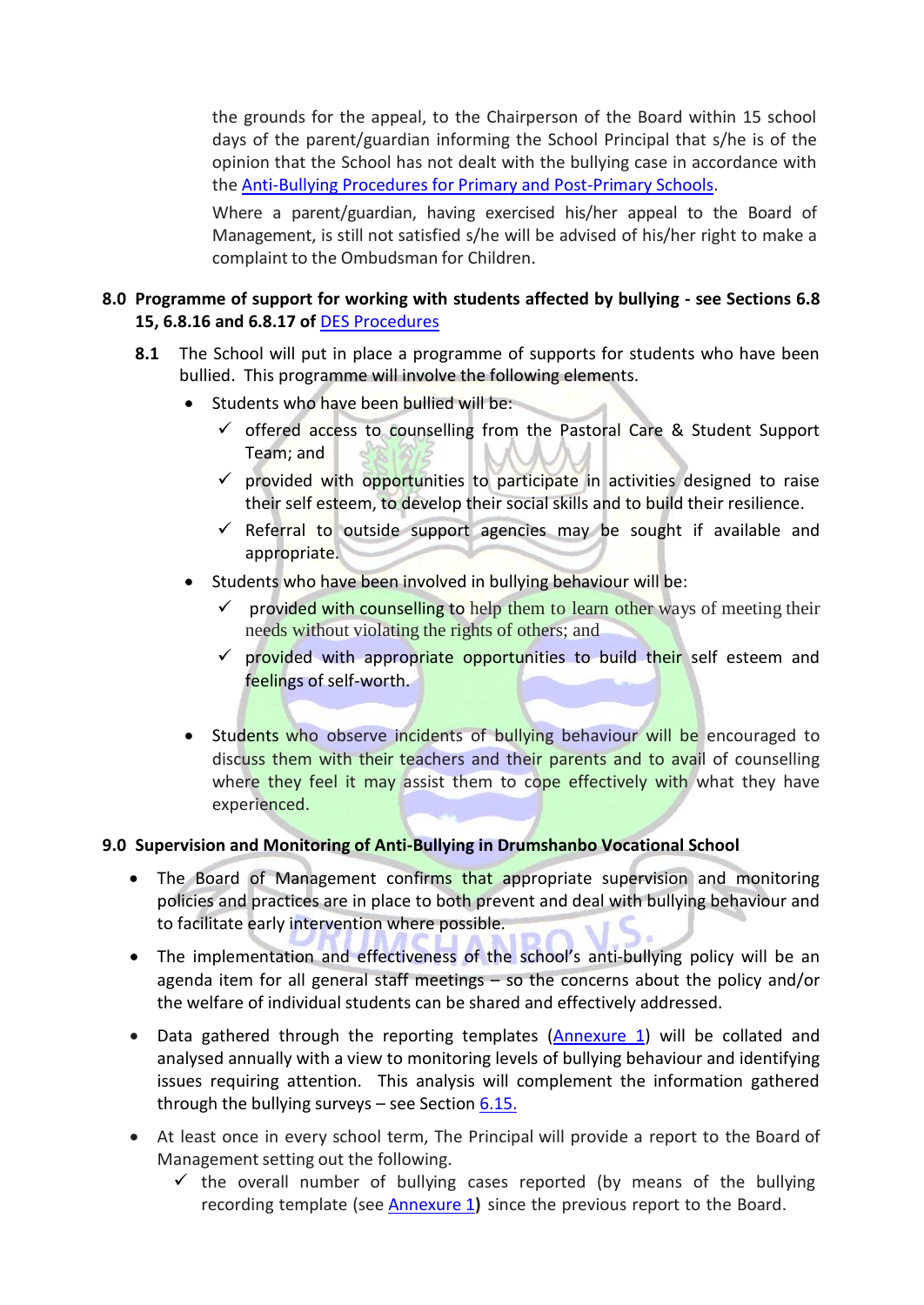$\checkmark$  confirmation that all cases referred via the recording template (Annexure [1](#page-12-0)**)**have been or are being, dealt with in accordance with the school's anti-bullying policy and the [Anti-Bullying Procedures for Primary and Post-Primary Schools.](http://www.education.ie/en/Publications/Policy-Reports/Anti-Bullying-Procedures-for-Primary-and-Post-Primary-Schools.pdf) The minutes of Board of Management' meetings will record the Principal's report but in doing so will not include any identifying details of the students involved.

### **10.0 Prevention of Harassment**

The Board of Management confirms that the School will, in accordance with its obligations under equality legislation, take all such steps that are reasonably practicable to prevent the sexual harassment of students or staff or the harassment of students or staff on any of the nine grounds specified i.e. gender including transgender, civil status, family status, sexual orientation, religion, age, disability, race and membership of the Traveller community.

### **11.0 Policy Adoption and Review**

This policy was adopted by the Board of Management on March 24<sup>th</sup> 2014

### **12.0 Policy Dissemination and Publication**

This policy will be made available to school personnel, published on the school website and provided to the Parent School Association.

### **13.0 Policy Review**

- The Board of Management will undertake an annual review of the school's antibullying policy and its implementation in accordance with the procedures set out in Section 7.2 of the [Anti-Bullying Procedures for Primary and Post-Primary Schools](http://www.education.ie/en/Publications/Policy-Reports/Anti-Bullying-Procedures-for-Primary-and-Post-Primary-Schools.pdf) using the checklist included at **Appendix 4** of those procedures – see **[Annexure 2.](file:///C:/Users/p.omahony/AppData/Local/Microsoft/Windows/Temporary%20Internet%20Files/Content.Outlook/5ZFVBRSK/Appendix%204%20Checklist%20for%20annual%20review%20of%20the%20anti-bullying%20policy%20and%20its%20implementation)**
- The Board of Management will ensure that an action plan is put in place to address any areas for *improvement identified by the annual review*.
- Written notification that the review has been completed will be made available to school personnel, published on the school website and provided to the Parent School Association.
- Details of the review will be recorded in the minutes of the Board of Management' meeting that adopted the review and a record of the review and its outcome will be made available, if requested, will be made available to the Patron and the DES. In the case of the DES, it is appreciated that the Inspectorate will place a strong focus on the actions the School takes to create a positive school culture and to prevent and tackle bullying.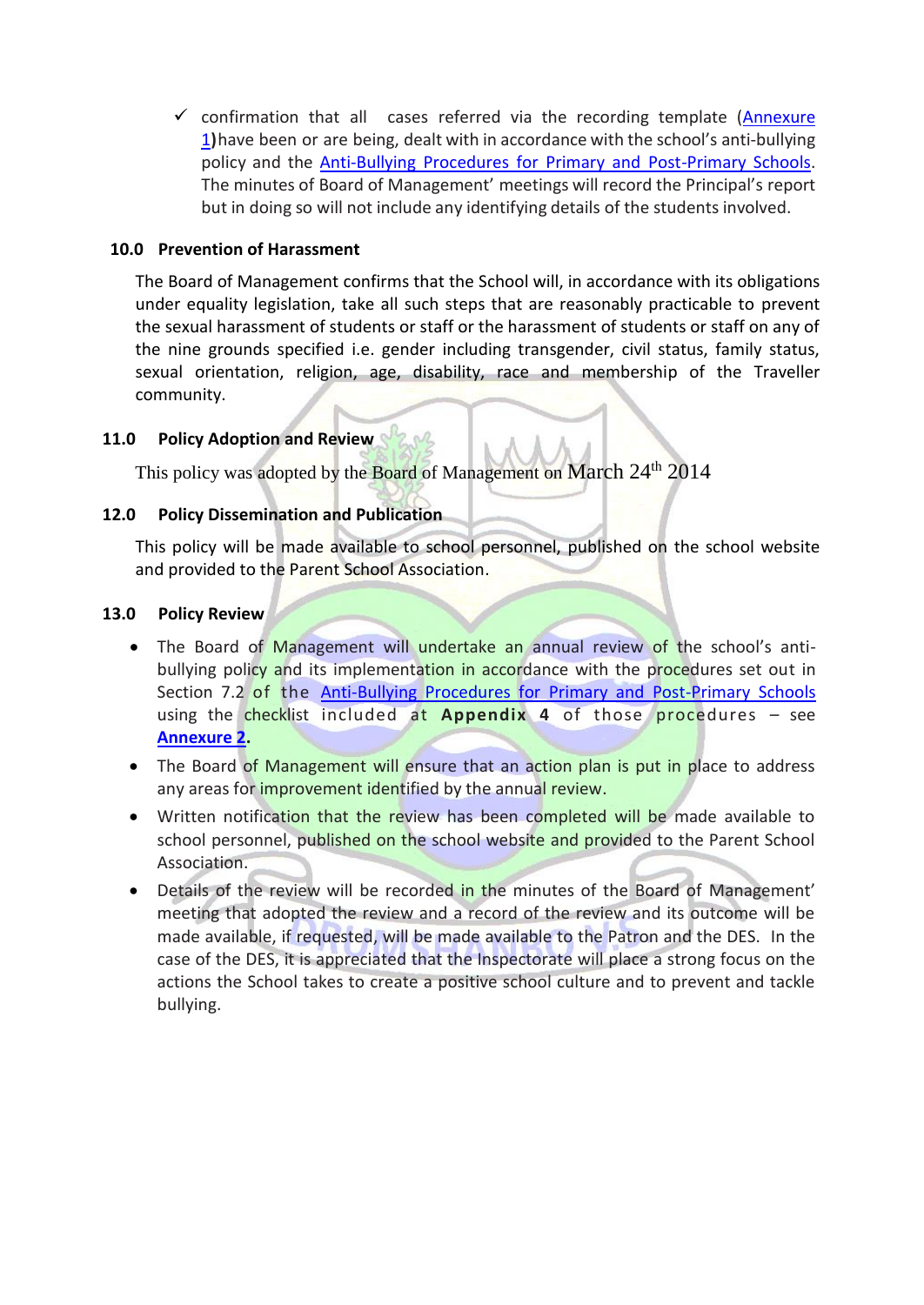## **Drumshanbo Vocational School**

Anti Bullying Policy

| Signed                                                                      |
|-----------------------------------------------------------------------------|
| Chairperson, Board of Management                                            |
| Signed<br>Principal                                                         |
| Signed                                                                      |
| <b>CEO</b> of MSLETB                                                        |
| <b>Signed</b>                                                               |
| Chairperson of the ETB                                                      |
|                                                                             |
| Next Review Date: March 20 <sup>th</sup> 2015 or sooner if deemed necessary |
| DRUMSHANBO V.S.                                                             |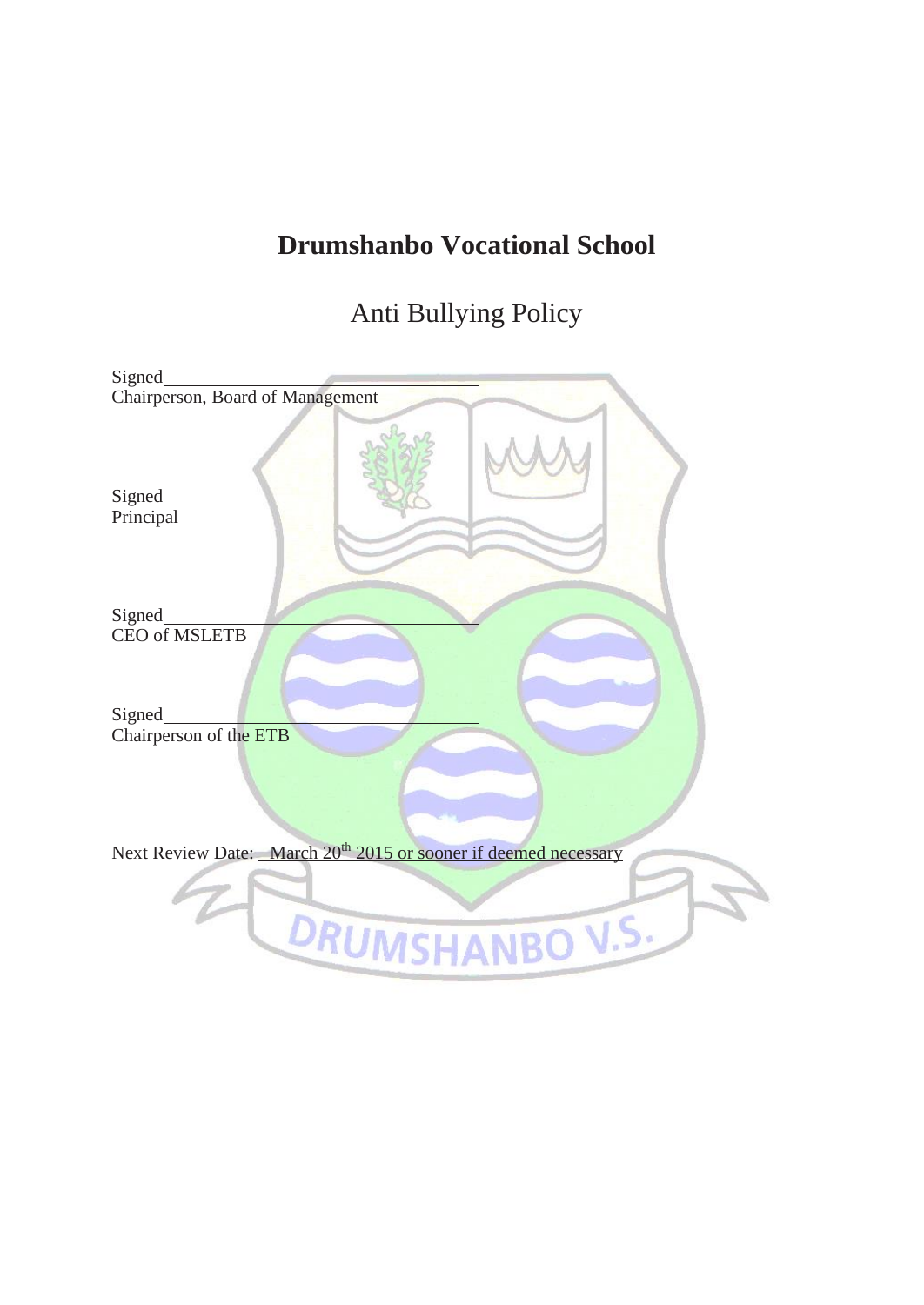### <span id="page-12-0"></span>**Annexure 1 - Template for Recording Bullying Behaviour**

#### **1. Name of student being bullied and class group**

Name Class

### **2. Name(s) and class(es) of student(s) engaged in bullying behaviour**

| 3. Source of bullying          | 4. Location of incidents       |
|--------------------------------|--------------------------------|
| concern/report                 | $(tick$ relevant box $(es))$ * |
| $(tick$ relevant box $(es))^*$ | 4. Location of incidents       |
|                                | $(tick$ relevant box $(es))^*$ |
| Pupil concerned                | Playground                     |
| Other Pupil                    | Classroom                      |
| Parent                         | Corridor                       |
| Teacher                        | Toilets                        |
| Other                          | <b>School Bus</b>              |
|                                | Other                          |

**5. Name of person(s) who reported** the bullying concern

| <b>6. Type</b> of Bullying Behaviour (tick relevant box(es)) * |  |
|----------------------------------------------------------------|--|
|----------------------------------------------------------------|--|

| Physical Aggression | Cyber-bullying          |
|---------------------|-------------------------|
| Damage to Property  | Intimidation            |
| Isolation/Exclusion | <b>Malicious Gossip</b> |
| Name Calling        | Other (specify)         |

### **7. Where behaviour is regarded as identity-based bullying, indicate the relevant category:**

| Homophobic                           |  |
|--------------------------------------|--|
| Disability / SEN /                   |  |
| Racist                               |  |
| <b>Member of Traveller Community</b> |  |
| Work/study ethic                     |  |
| Other (give details)                 |  |

 $\sqrt{.}$ 

8.Brief description of the bullying behaviour and its impact:

#### **9. Details of actions taken**

Signed (Teacher) Date

Date submitted to Principal/Deputy Principal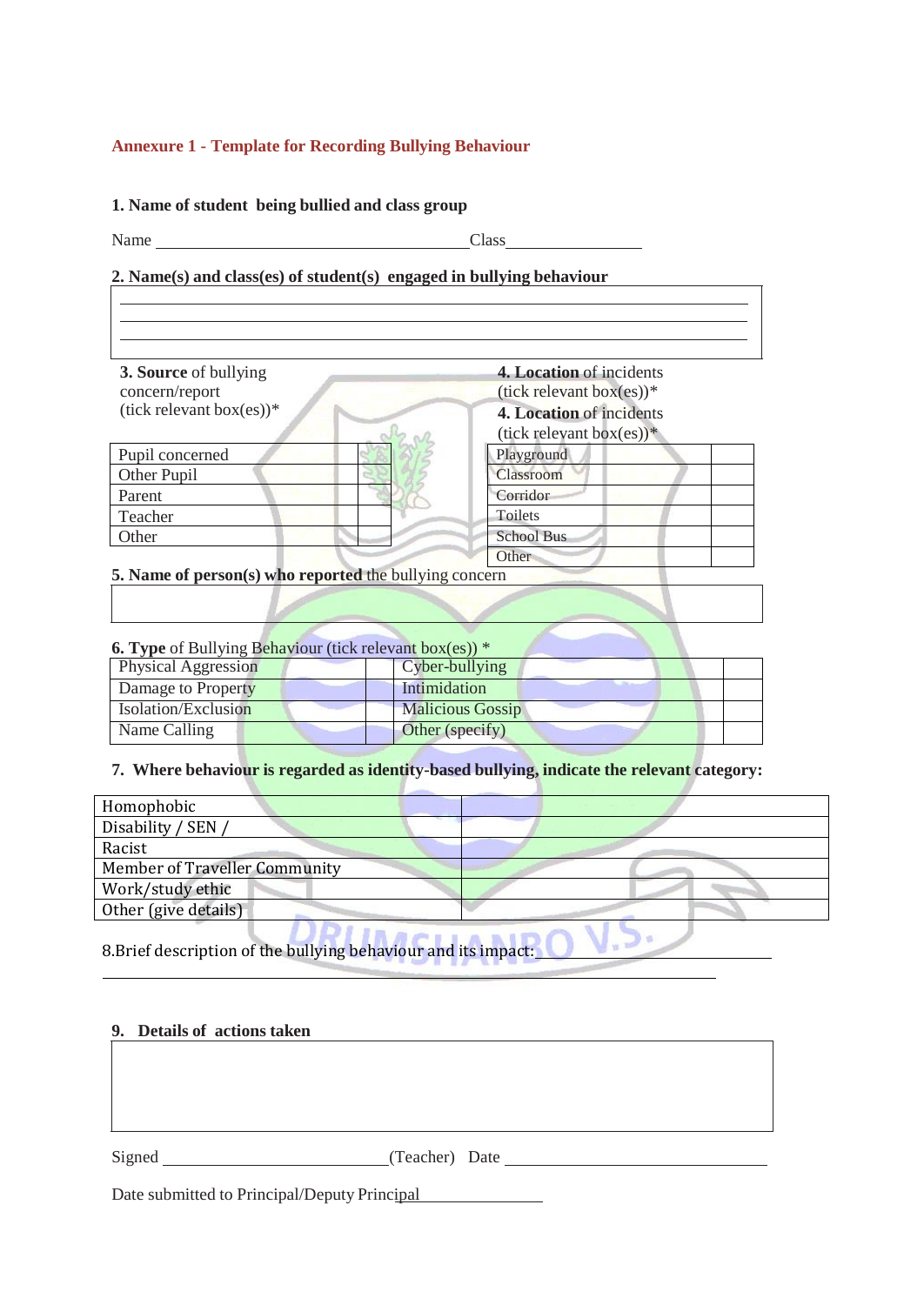### **ANNEXURE 2 Checklist for Annual Review of the Anti-bullying Policy and its Implementation**

The Board of Management of DVS (the Board) must undertake an annual review of the school's anti-bullying policy and its implementation. The following checklist must be used for this purpose. The checklist is an aid to conducting this review and is not intended as an exhaustive list. In order to complete the checklist, an examination and review involving both quantitative and qualitative analysis, as appropriate across the various elements of the implementation of the school's anti-bullying policy will be required.

Yes /No Has the Board formally adopted an anti-bullying policy that fully complies with the requirements of the *Anti-Bullying Procedures for Primary and Post-Primary Schools*? Has the Board published the policy on the school website and provided a copy to the Parents'Association Has the Board ensured that the policy has been made available to school staff (including new staff) Is the Board satisfied that school staff are sufficiently familiar with the policy and procedures to enable them to effectively and consistently apply the policy and procedures in their day to day work? Has the Board ensured that the policy has been adequately communicated to all pupils? Has the policy documented the prevention and education strategies that the school applies? Have all of the prevention and education strategies been implemented? Has the effectiveness of the prevention and education strategies that have been implemented been examined? Is the Board satisfied that all teachers are recording and dealing with incidents in accordance with the policy? Has the Board received and minuted the periodic summary reports of the Principal? Has the Board discussed how well the school is handling all reports of bullying including those addressed at an early stage and not therefore included in the Principal's periodic report to the Board? Has the Board received any complaints from parents regarding the school's handling of bullying incidents? Have any parents withdrawn their child from the school citing dissatisfaction with the Ÿ, school's handling of a bullying situation? Have any Ombudsman for Children investigations into the school's handling of a bullying case been initiated or completed? Has the data available from cases reported to the Principal (by the bullying recording template) been analysed to identify any issues, trends or patterns in bullying behaviour? Has the Board identified any aspects of the school's policy and/or its implementation that require further improvement? Has the Board put in place an action plan to address any areas for improvement?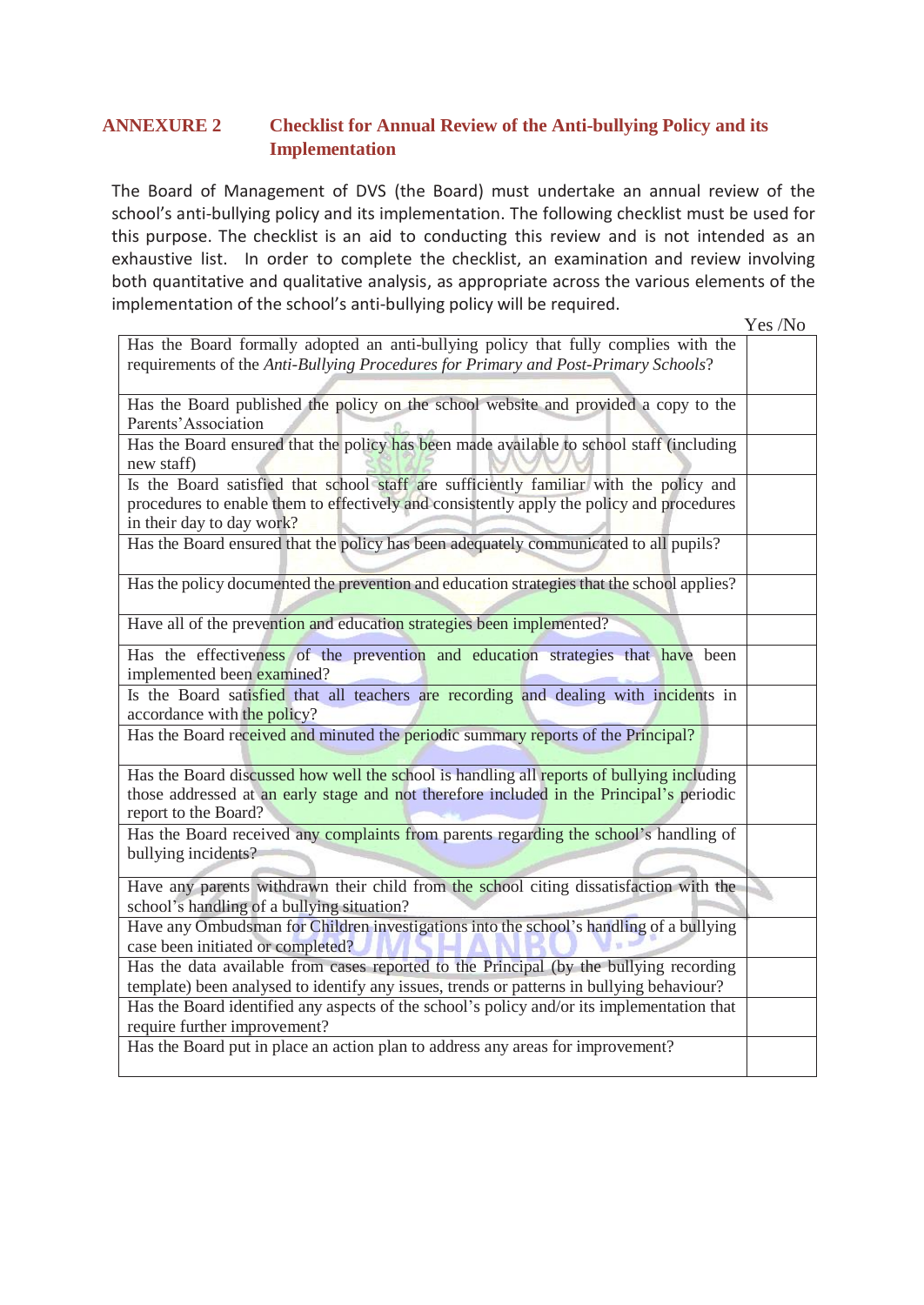### **Drumshanbo Vocational School**

## Anti Bullying Policy Review (See Annexure 2)

| Signed                           |
|----------------------------------|
| Chairperson, Board of Management |
| Signed                           |
| Principal                        |
| Signed<br>CEO of MSLETB          |
| Signed                           |
| Chairperson of the ETB           |
| <b>Next Review Date:</b>         |
| DRUMSHANBO V.S.                  |